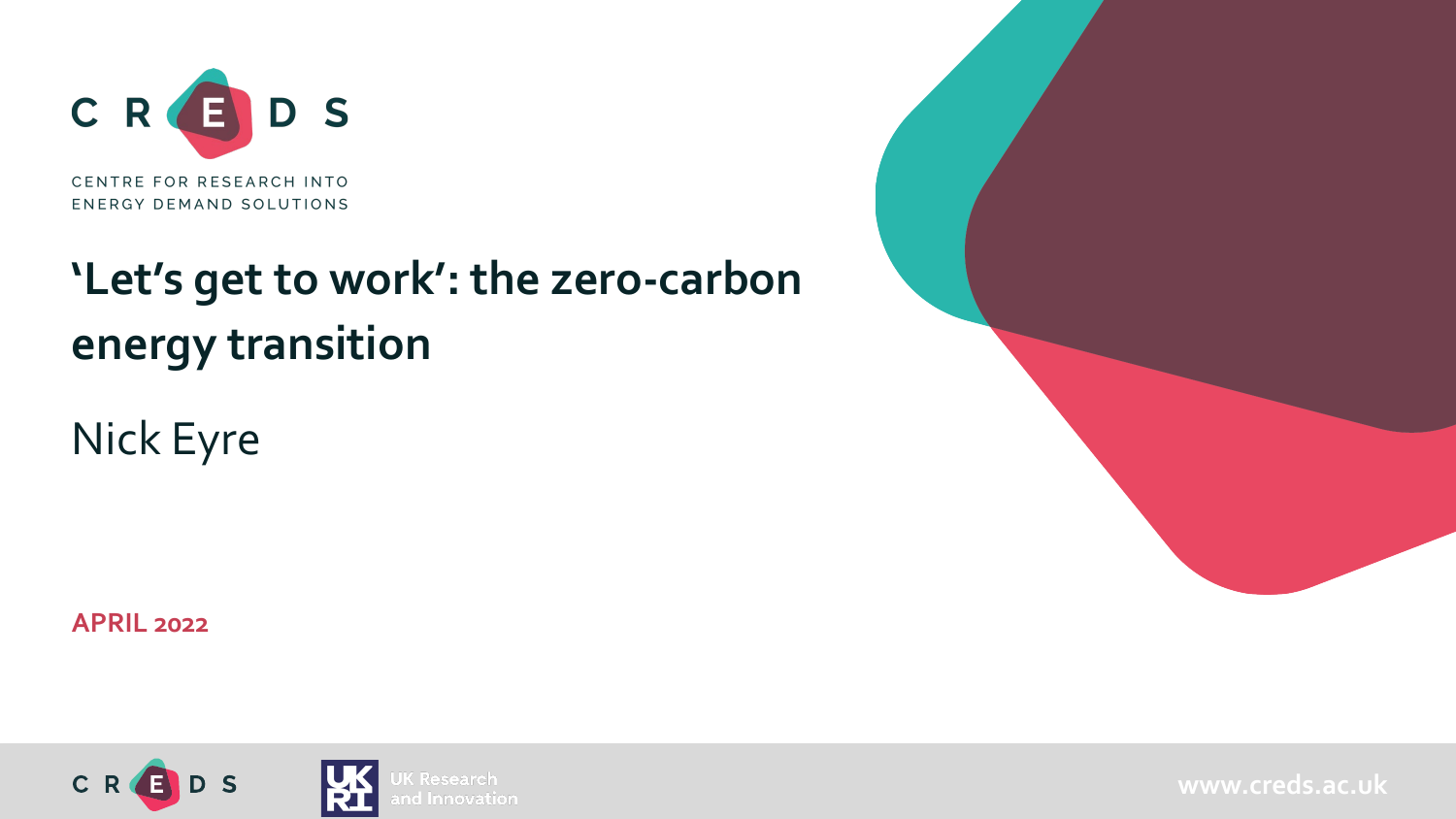## **Aims of this talk**

To persuade you that:

- Getting to zero carbon energy systems requires a major thermodynamic change: moving from using 'heat' to using 'work', and that.
- This will allow big increases in the energy efficiency energy.

To share some questions about the implications for policy and regulation. **Energy Efficiency** https://doi.org/10.1007/s12053-021-09982-9

ORIGINAL ARTICLE

From using heat to using work: reconceptualising the zero carbon energy transition

Nick Eyre <sup>®</sup>

Research undertaken as part of the Centre for Research on Energy Demand (UK Research and Innovation funded Research Grant EP/R035288/1)

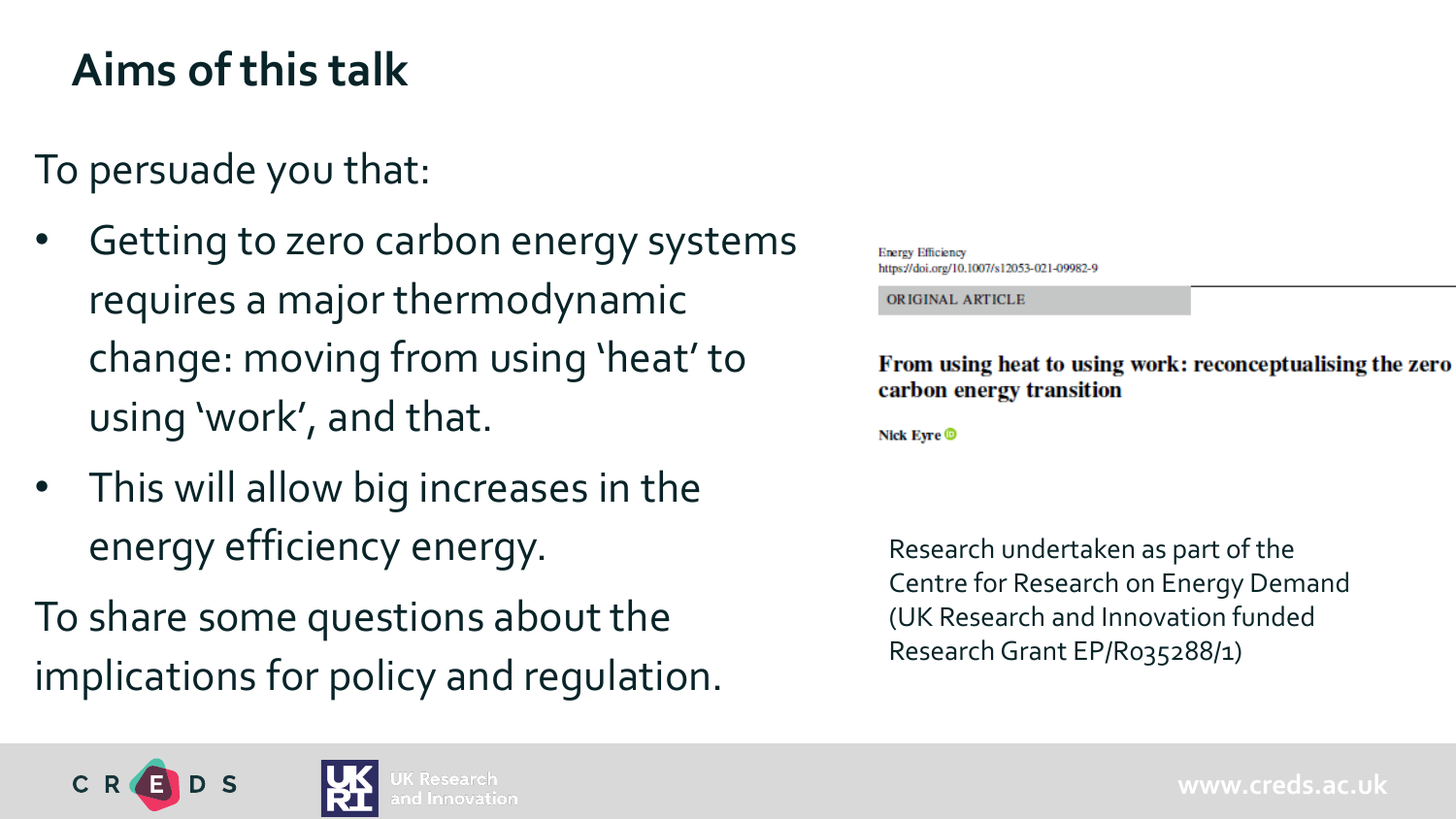## **A representation of the 'energy system': A Sankey Diagram**



ınd Innovation

Three problems with this representation:

- 1. It ignores what we use energy for.
- 2. It treats all types of energy as being of equal value.
- 3. It's too complicated to help with describing the zero carbon transition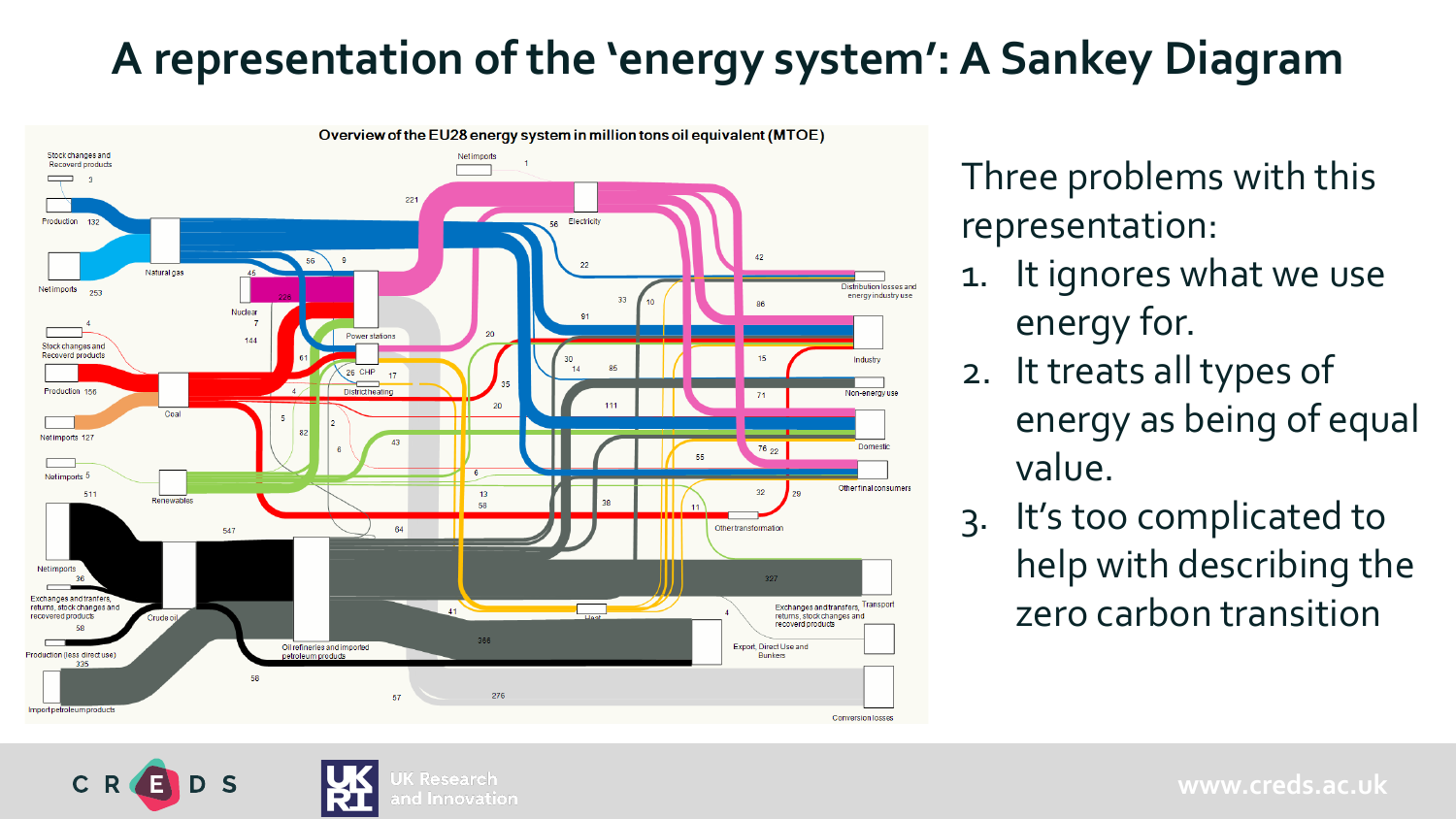#### **A representation that includes what we use energy for**



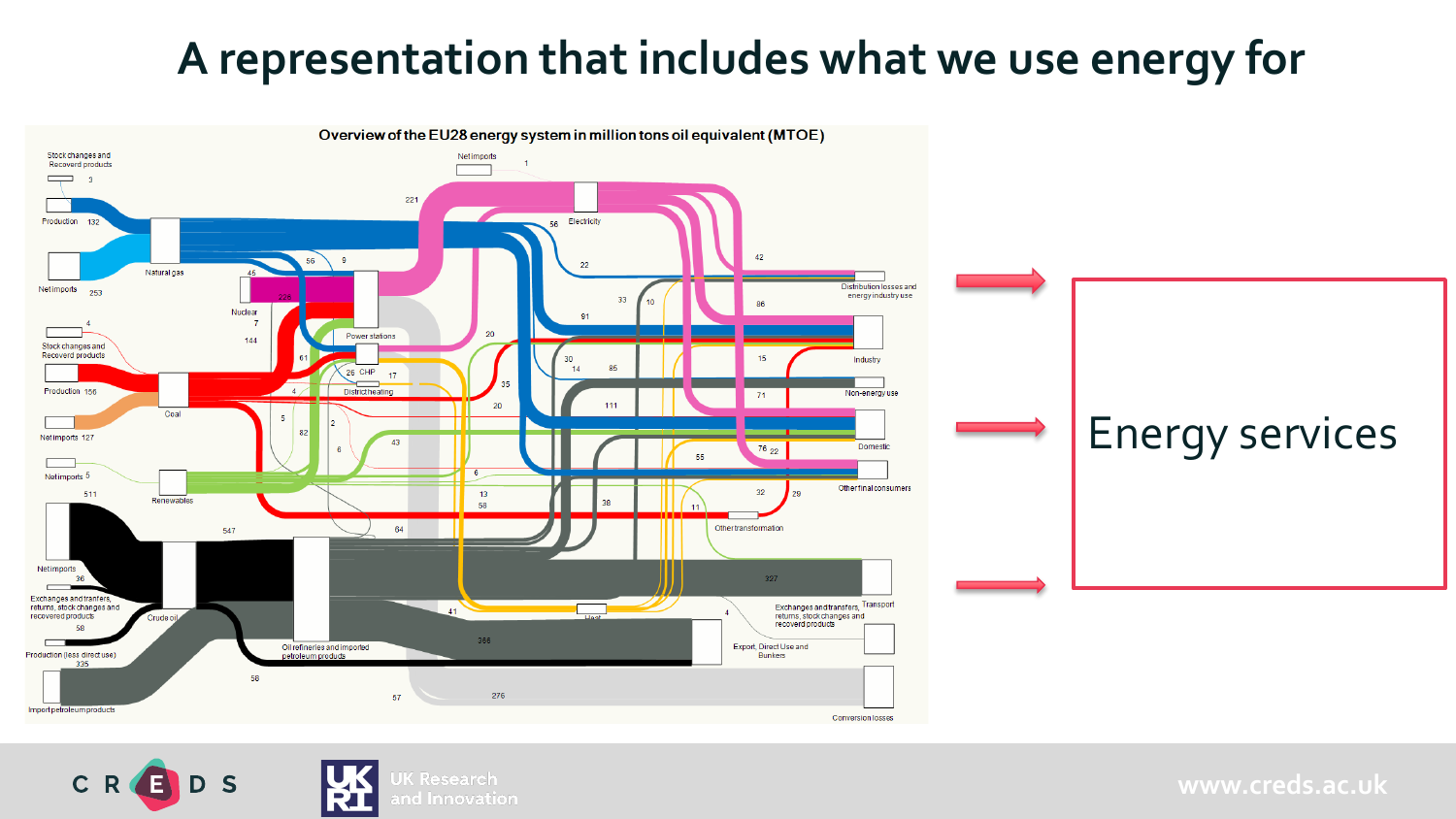#### **Thermodynamics shows not all energy is equal**

Classical thermodynamics …is the only physical theory of universal content that …will never be overthrown.

Albert Einstein

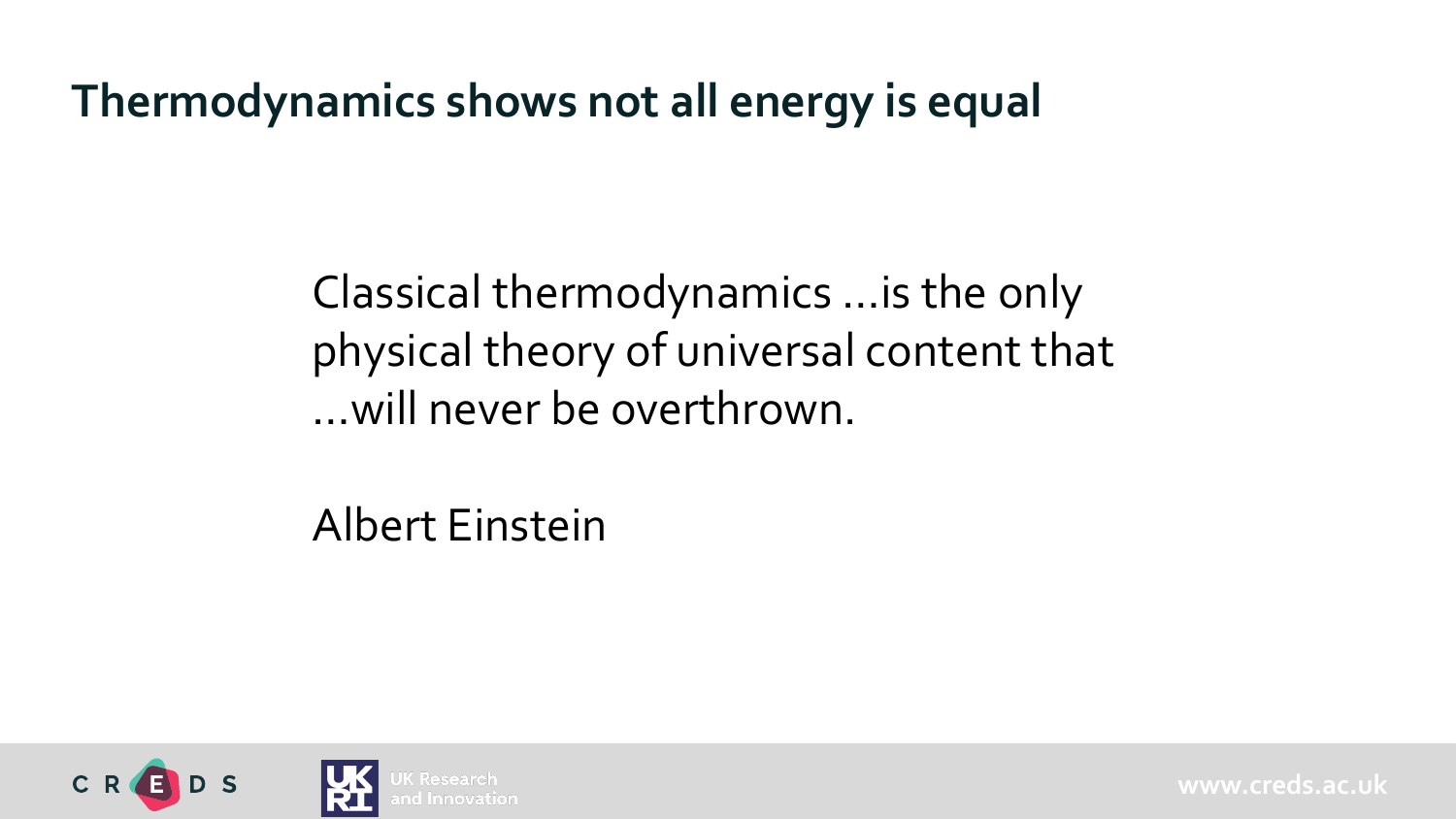### **The relevant thermodynamics in one slide**

Thermodynamics deals with the relationships between heat and other forms of energy.

First Law of thermodynamics:

- Heat and work are both forms of energy and can be converted into each other,
- Energy is conserved.

Second law of thermodynamics

- There are limits on conversion efficiencies,
- Work can be converted into heat more efficiently than heat can be converted into work.



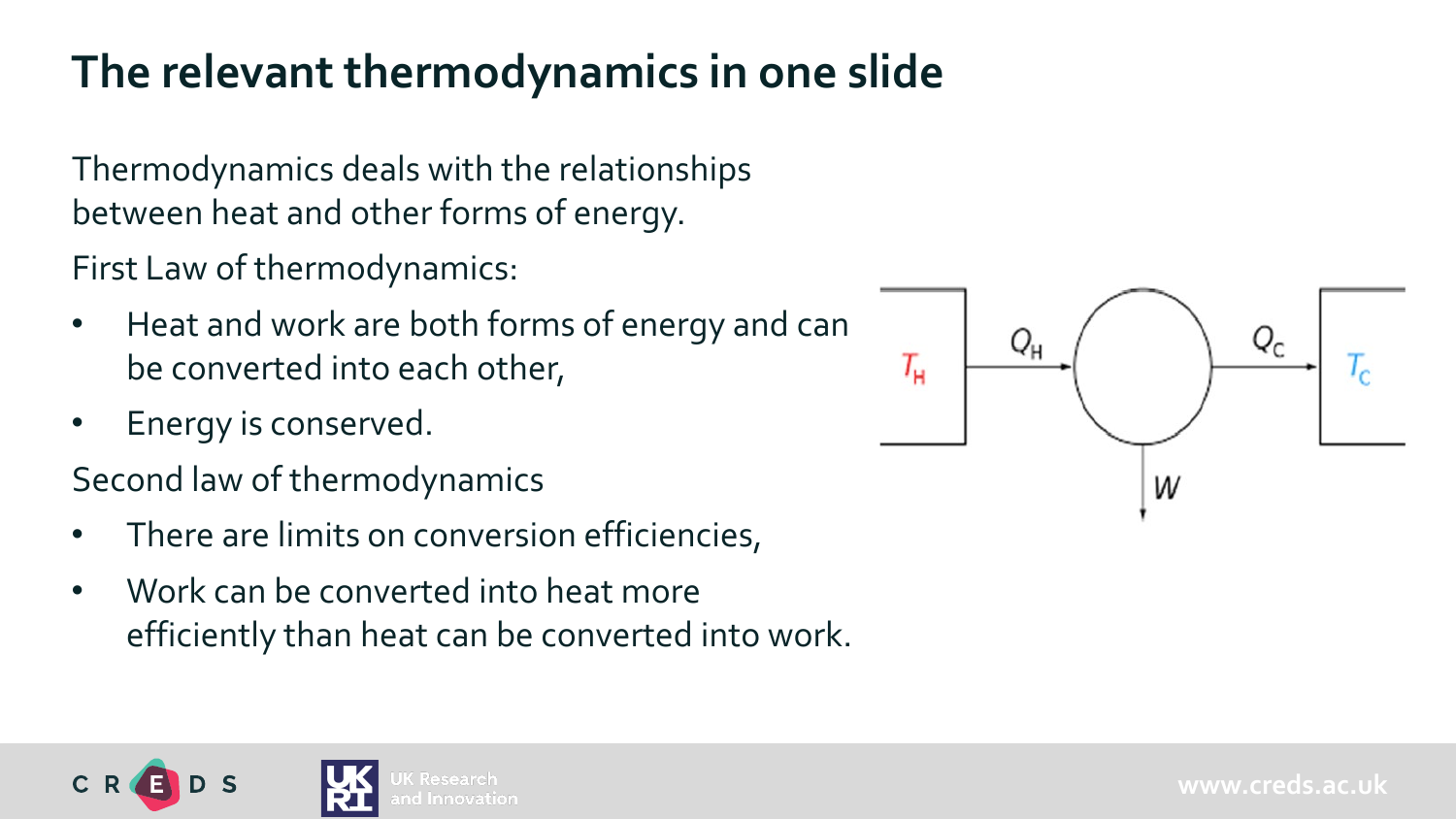## **A simplified Sankey Diagram: Heat and Work in the Energy System**

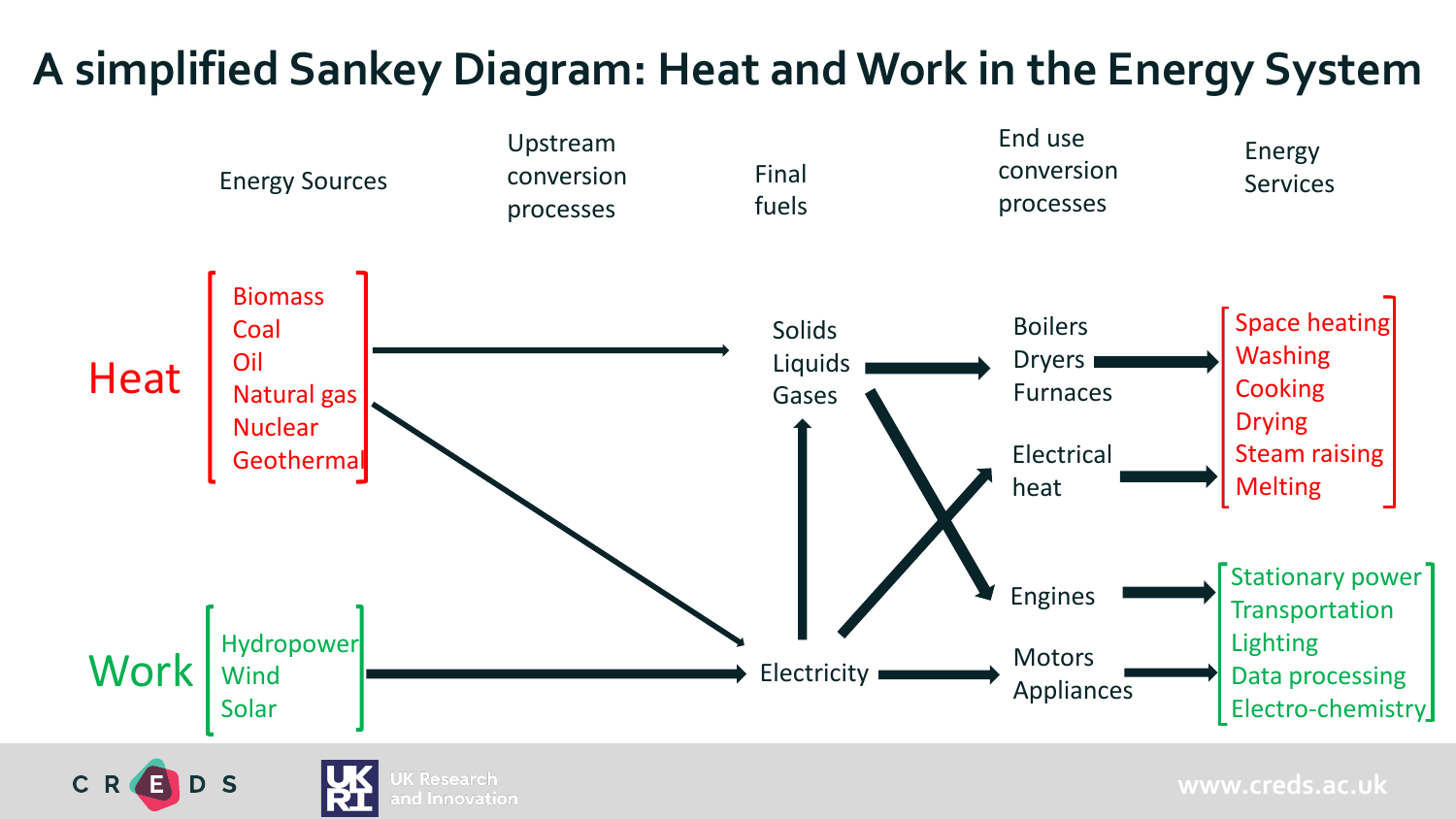#### **Heat and Work in a Stereotypical Pre-Industrial Energy System**

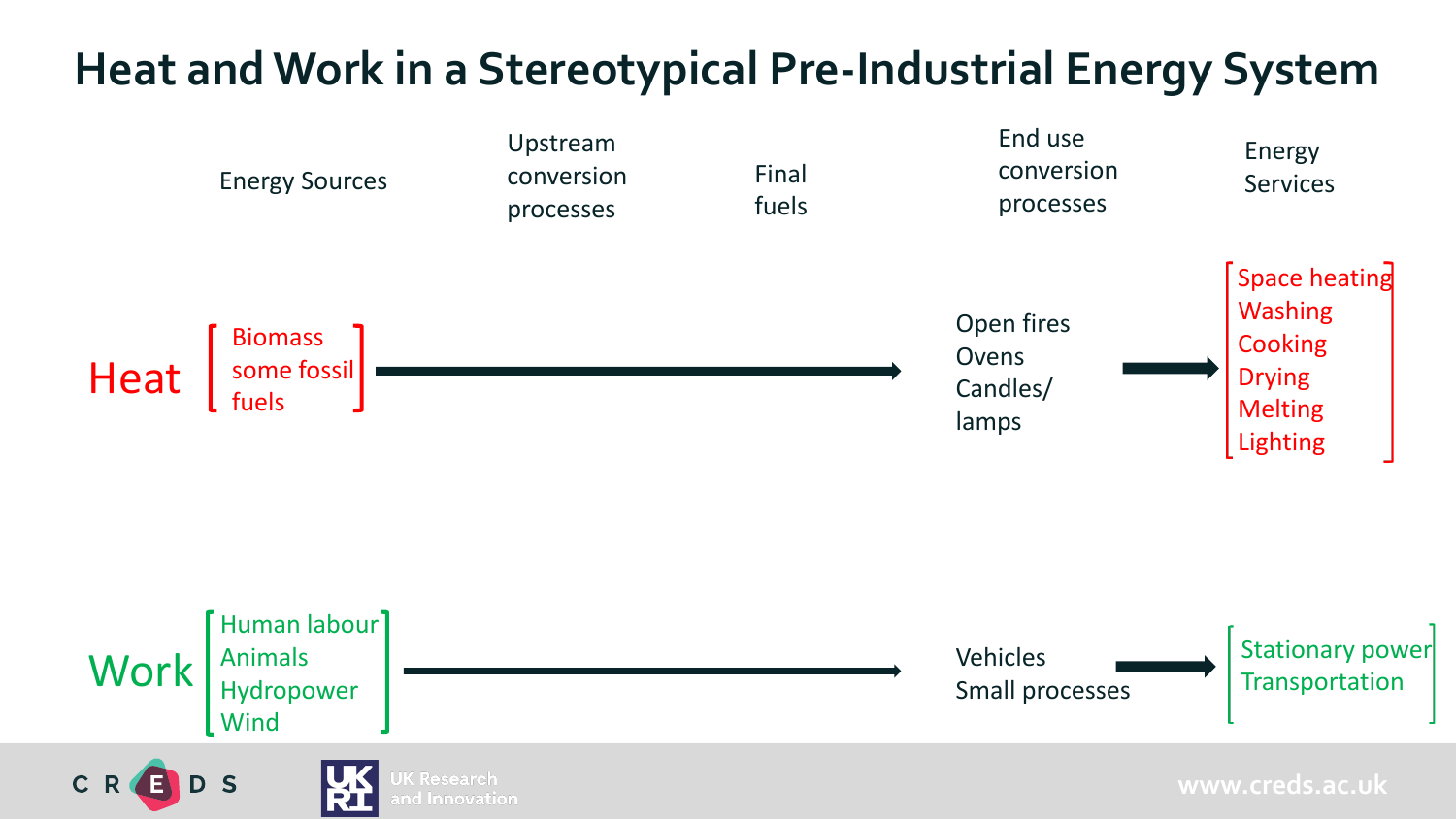#### **Heat and Work in a Stereotypical Industrial Energy System**



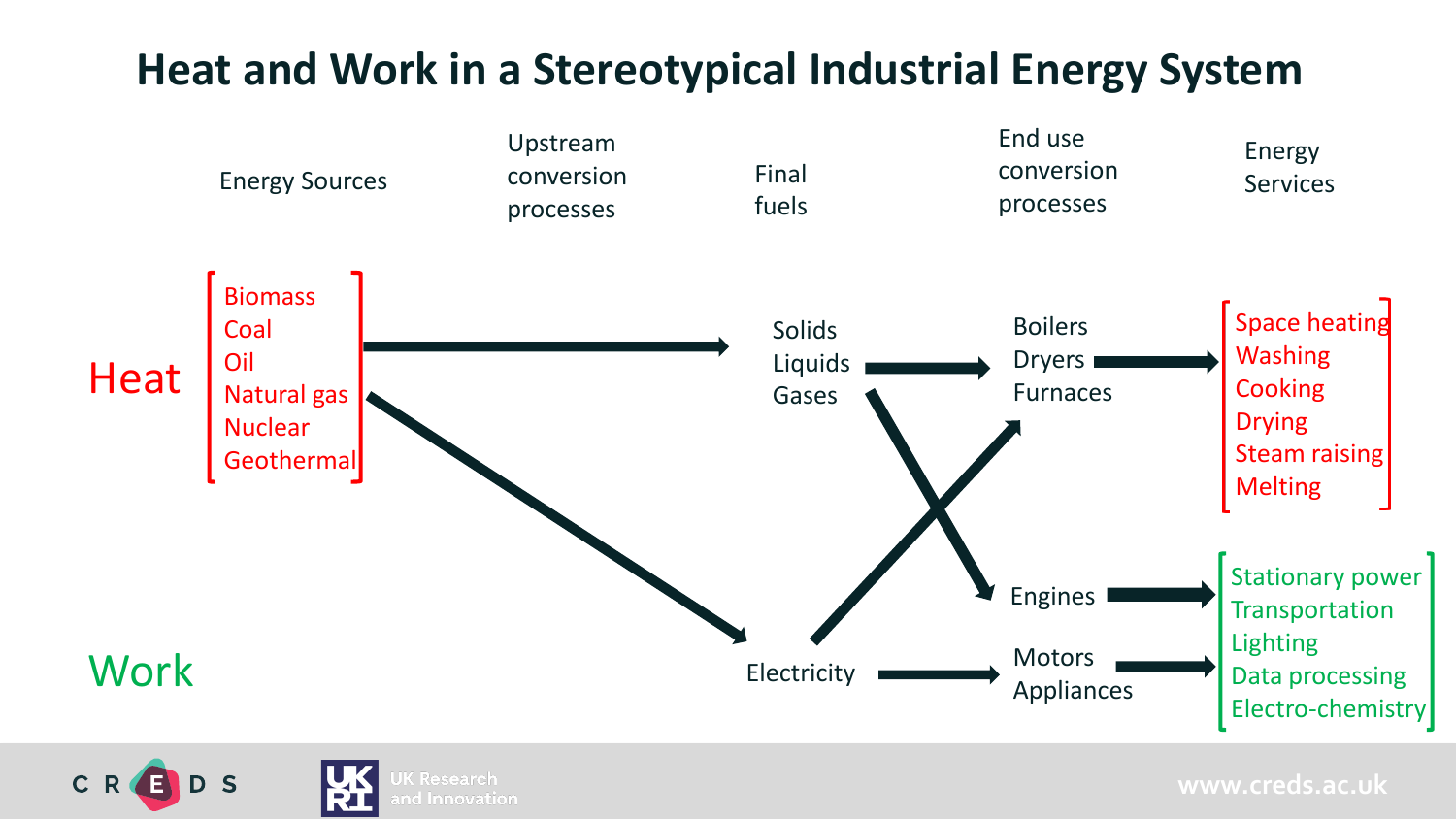#### **Current Global Energy Use**



Heat is provided largely by direct combustion of fossil fuels.

Work is largely provided by:

- Electricity in buildings and industry
- Liquid fuels in transport

Electricity is largely from fossil fuels

Electricity only provides 26% of final energy.

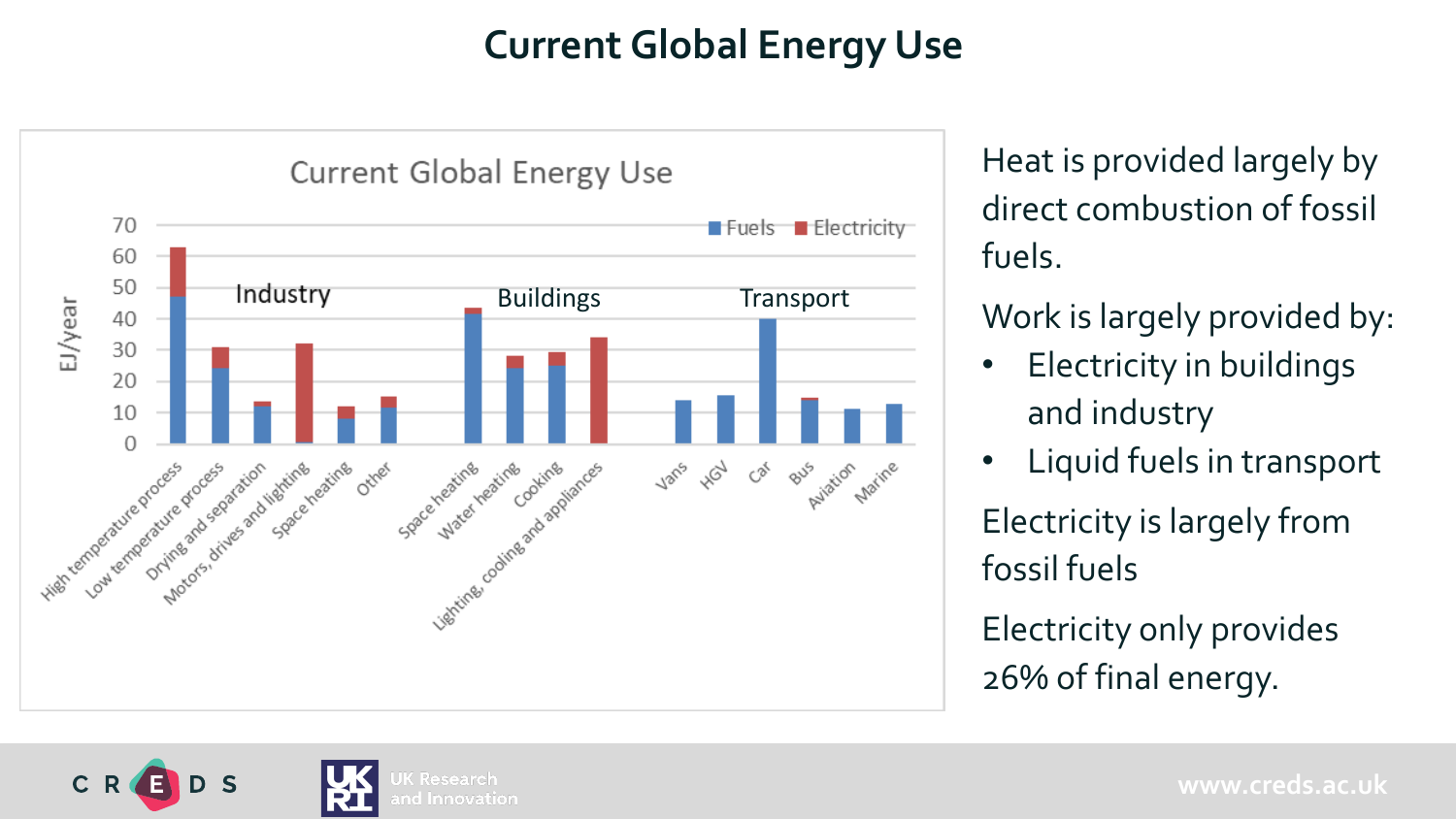

direct combustion of fossil

Work is largely provided by:

- Electricity in buildings and industry
- Liquid fuels in transport

Electricity is largely from fossil fuels.

Electricity only provides 26% of final energy.

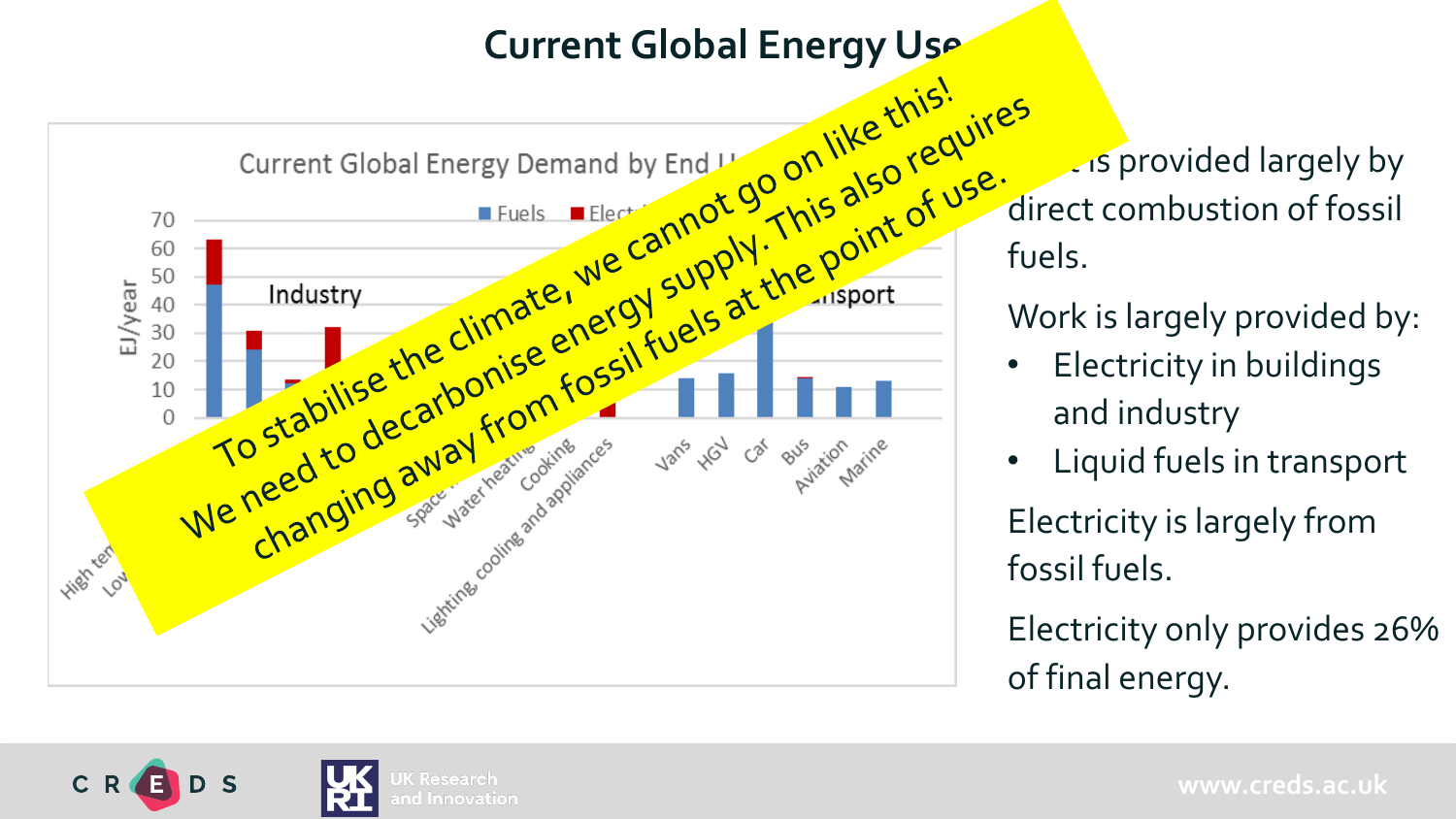## **The Energy Transition as a Systemic Change in Four Steps**

- **Use low carbon energy sources to replace fossil fuels in electricity generation**. These will be mainly work producing renewables energy sources – wind, solar PV and hydropower.
- Where possible, **convert end uses requiring work to electricity**. Electric vehicles are critical to this.
- Where possible **convert heating to electricity**, e.g. with heat pumps.
- Where electrification is not feasible, substitute fossil fuels with some other zerocarbon final fuel, e.g. hydrogen.



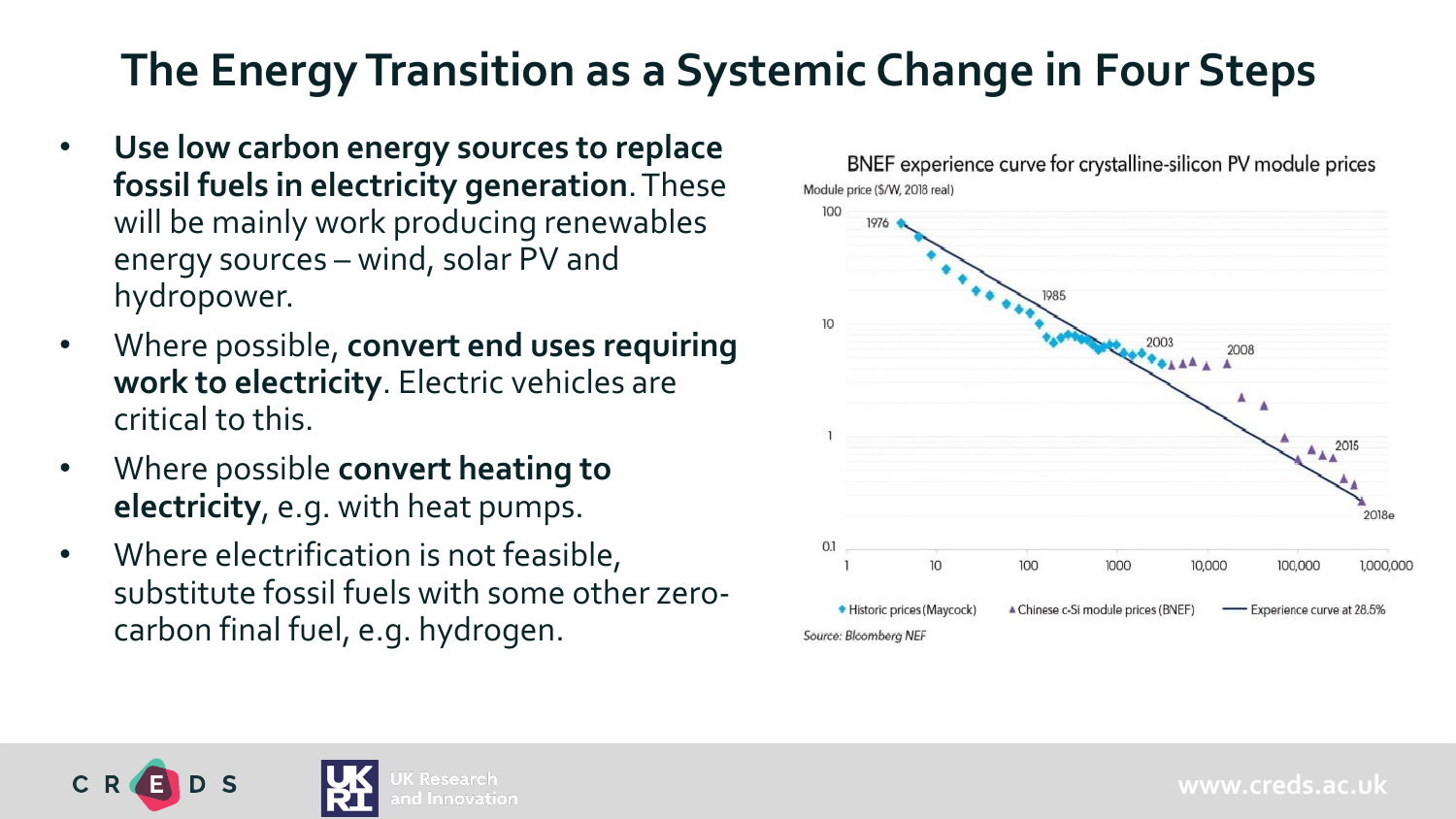#### Heat and Work in a Fully Renewable Energy System

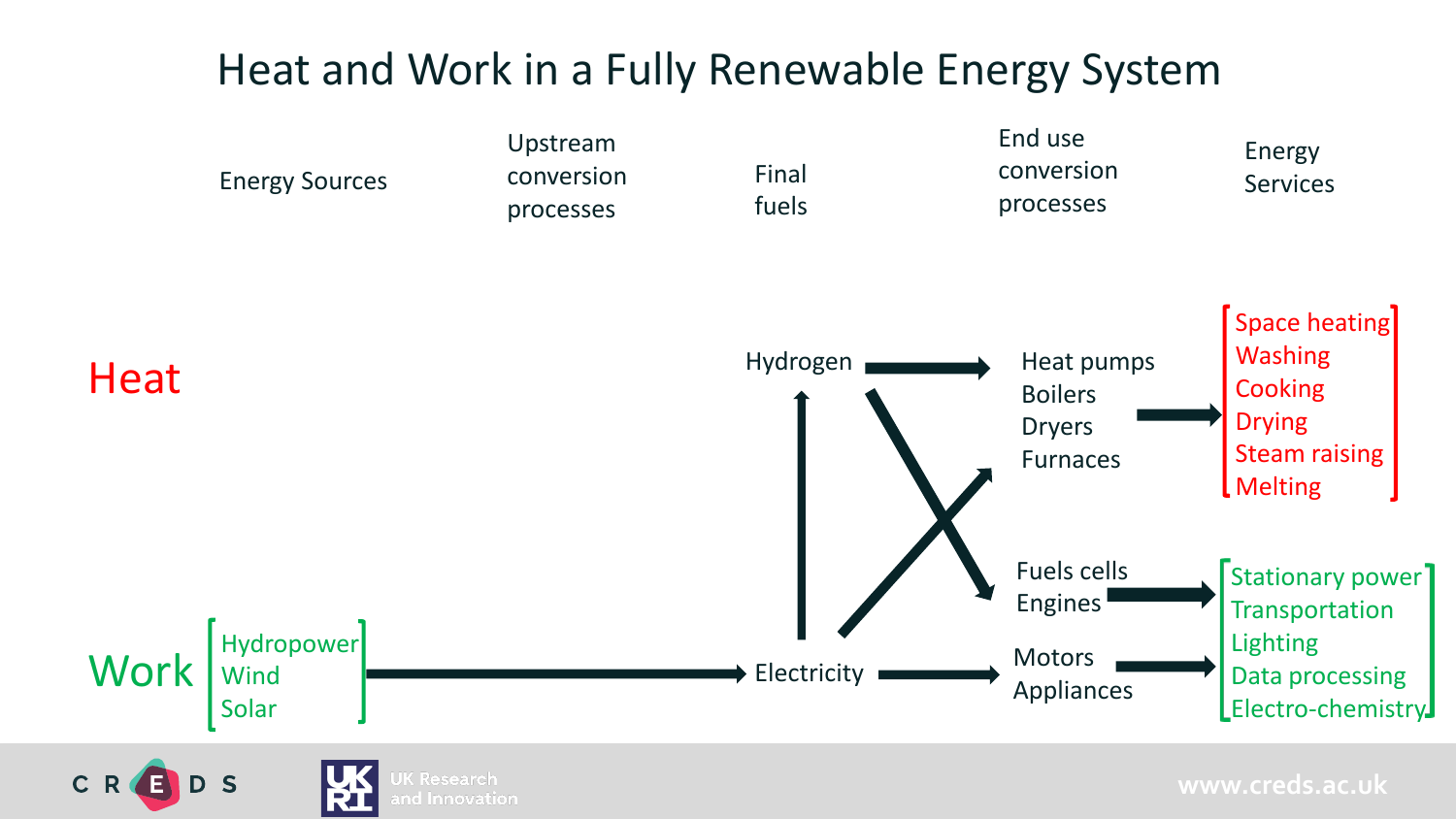# **Implications of the four stages for energy efficiency**

| <b>Change</b>                                                                                       | <b>Efficiency impact</b>                                                  |
|-----------------------------------------------------------------------------------------------------|---------------------------------------------------------------------------|
| Fossil fuelled power generation is largely<br>eliminated                                            | No impact on final energy use<br>Increased primary energy efficiency      |
| Work is largely supplied by electric<br>motors rather than heat engines, e.g.<br>electric vehicles. | Increases end use efficiency                                              |
| Heat from fossil fuels is replaced by heat<br>from electricity, mainly heat pumps                   | Increases end use efficiency                                              |
| Fossil fuels are replaced by<br>manufactured fuels, e.g. hydrogen, e.g.<br>for freight and industry | Increases end use efficiency<br>reduces the efficiency of fuel production |

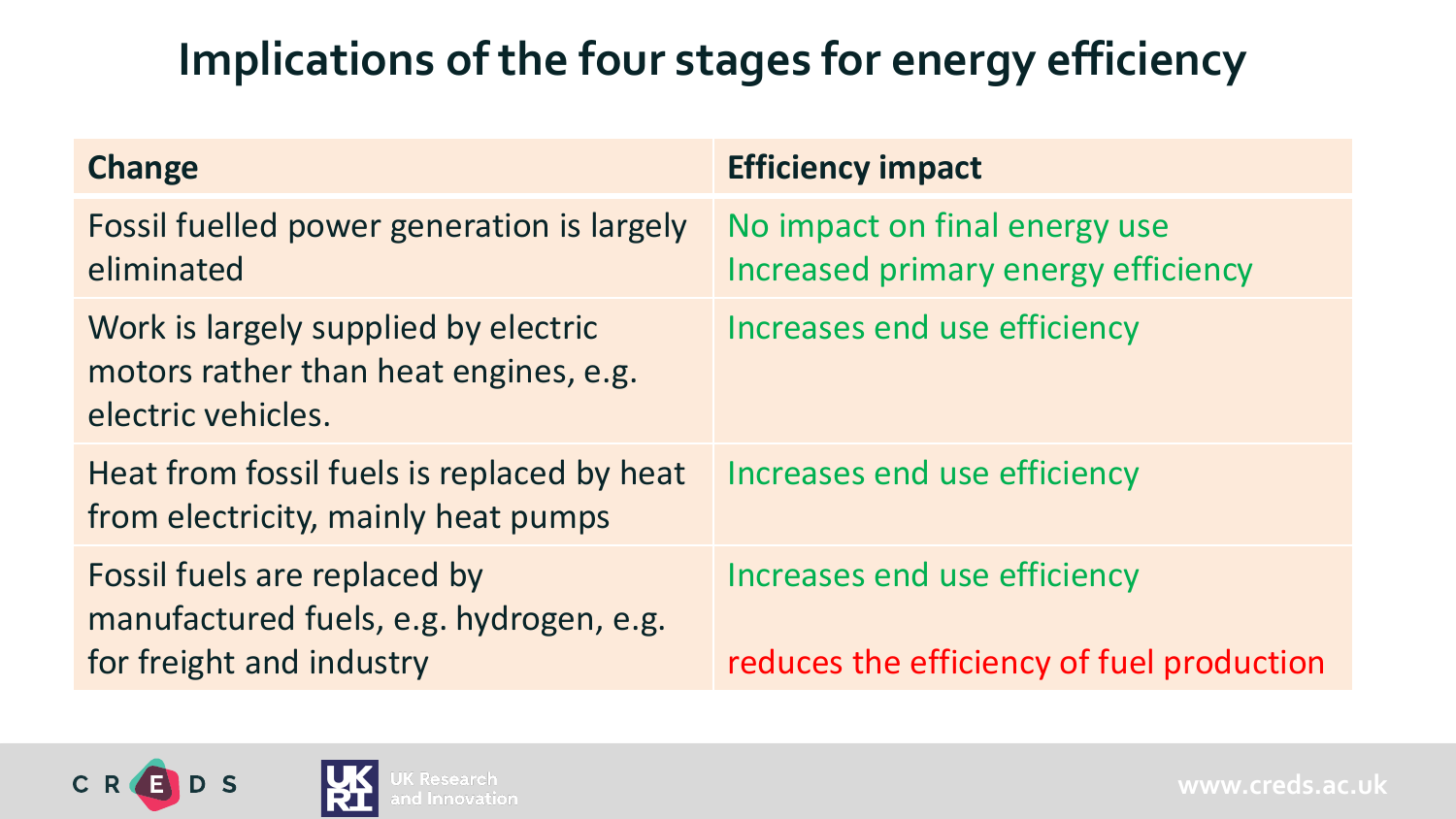#### **A thought experiment:**

**how much will this change global demand for energy?**

- It's clear that changing from a heat driven energy system to a work driven energy system enables efficiency improvements.
- But by how much?

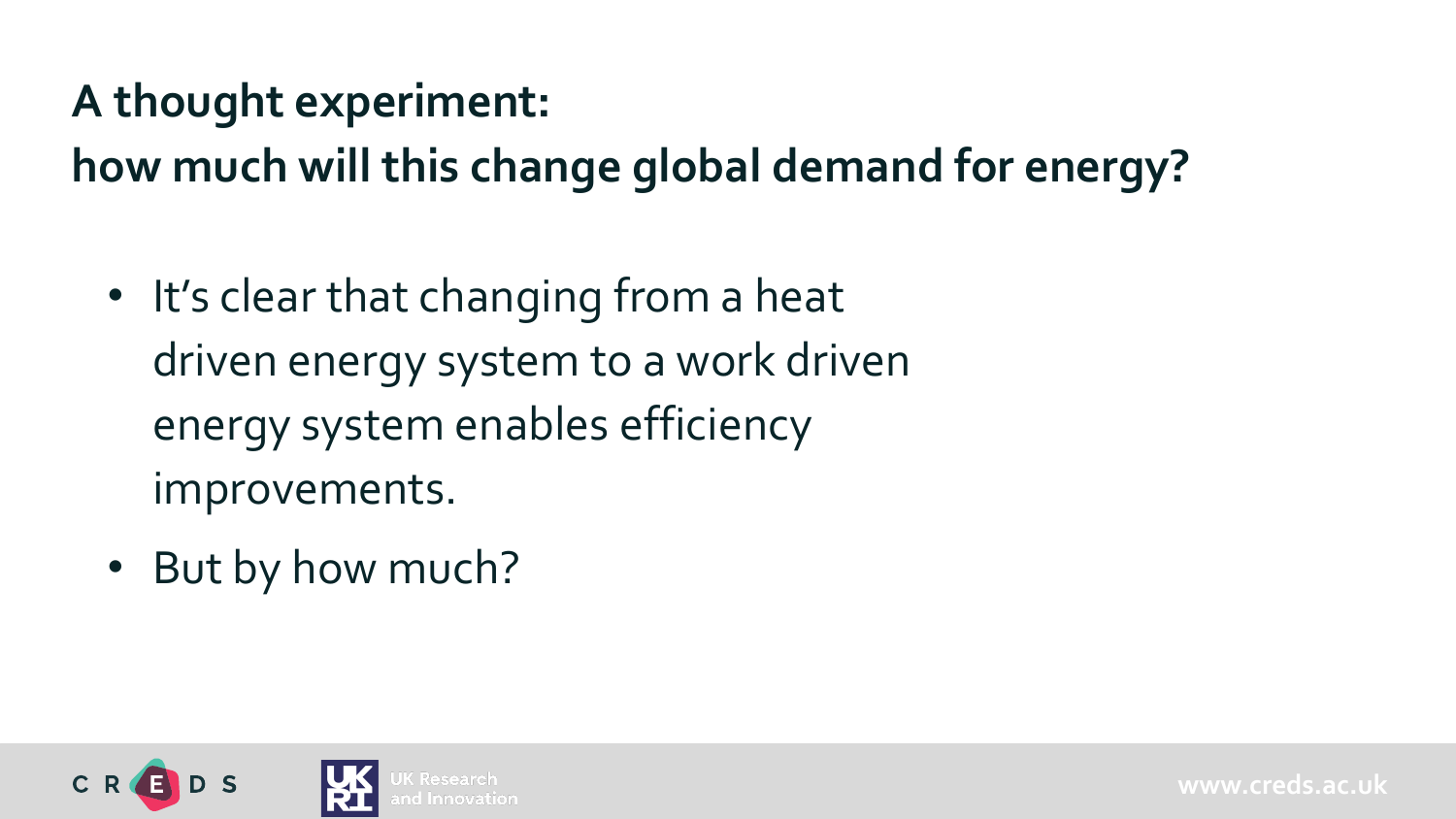# **A thought experiment:**

# **how much will this change global demand for energy?**

#### **Assumptions**

- At some point in the future 100% of energy comes from work producing, zero-carbon energy sources.
- End use is electrified where possible.
- Otherwise energy is supplied by electrolytic hydrogen.
- Demand for energy services is constant.
- The only energy efficiency changes are those enabled by fuel switching.

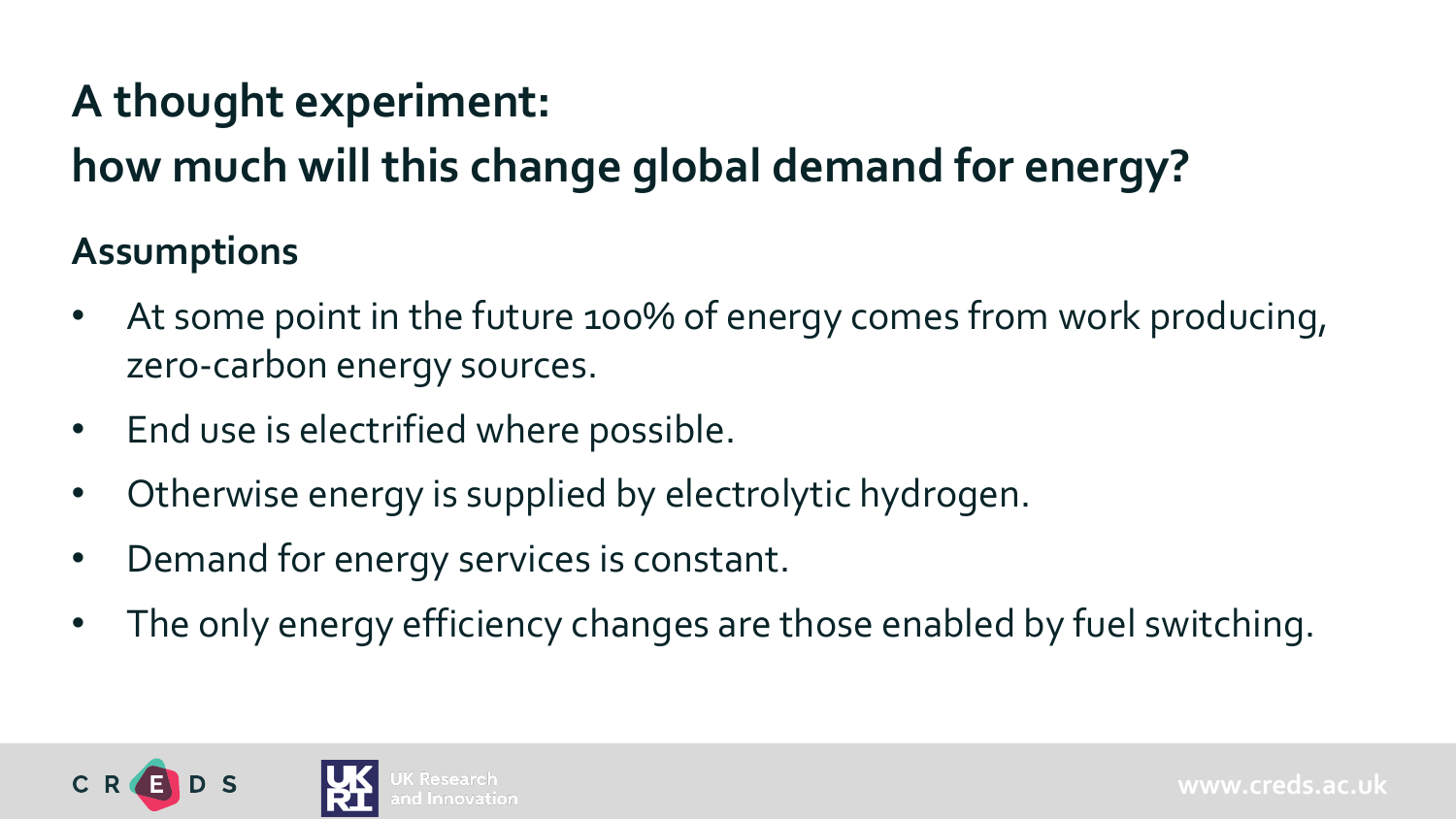# **The thought experiment methodology**

Uses existing literature to

- Divide global energy demand into categories of energy use designed to provide different energy services (e.g. space heating, freight transport)
- In each case, determine the share of demand which can be electrified and assume the remainder will be supplied by hydrogen, then

- For each end use / fuel combination estimate
	- final energy conversion efficiencies in the existing system
	- final conversion efficiencies in a post transition system, and
	- by subtraction, the change in demand.
- Aggregate across categories to calculate global totals.

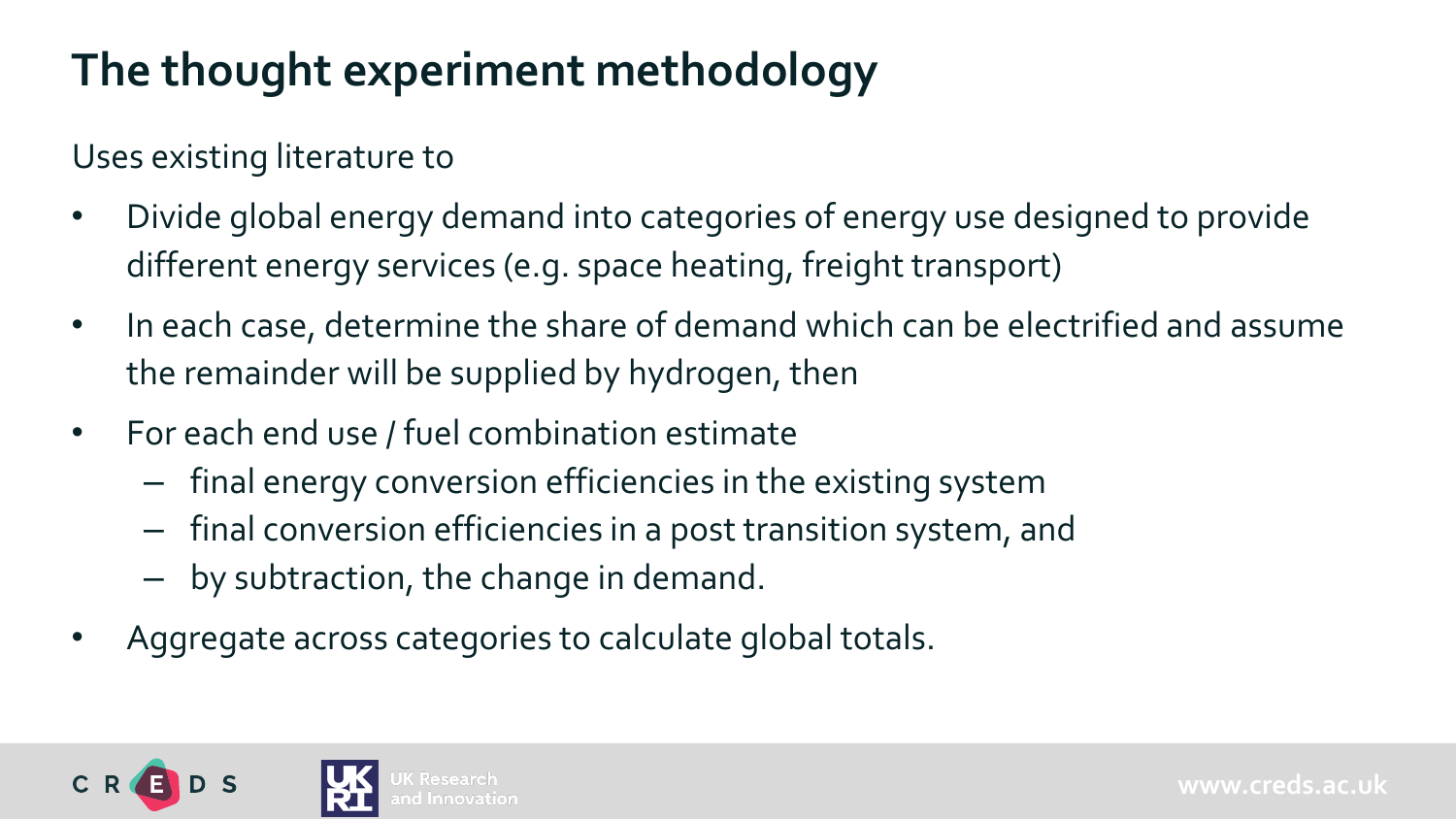#### **Top line results of the thought experiment**



#### **Assumptions**

- 100% of post-transition energy comes from hydropower, wind and solar.
- Non-electric final energy is supplied by electrolytic hydrogen.
- Constant energy service demands.
- No efficiency improvement other than in end use conversion.

#### **Results**

- Final energy demand reduced 40%.
- > 50% in buildings and transport
- Electricity's share of final demand rises from 26% to 77%.

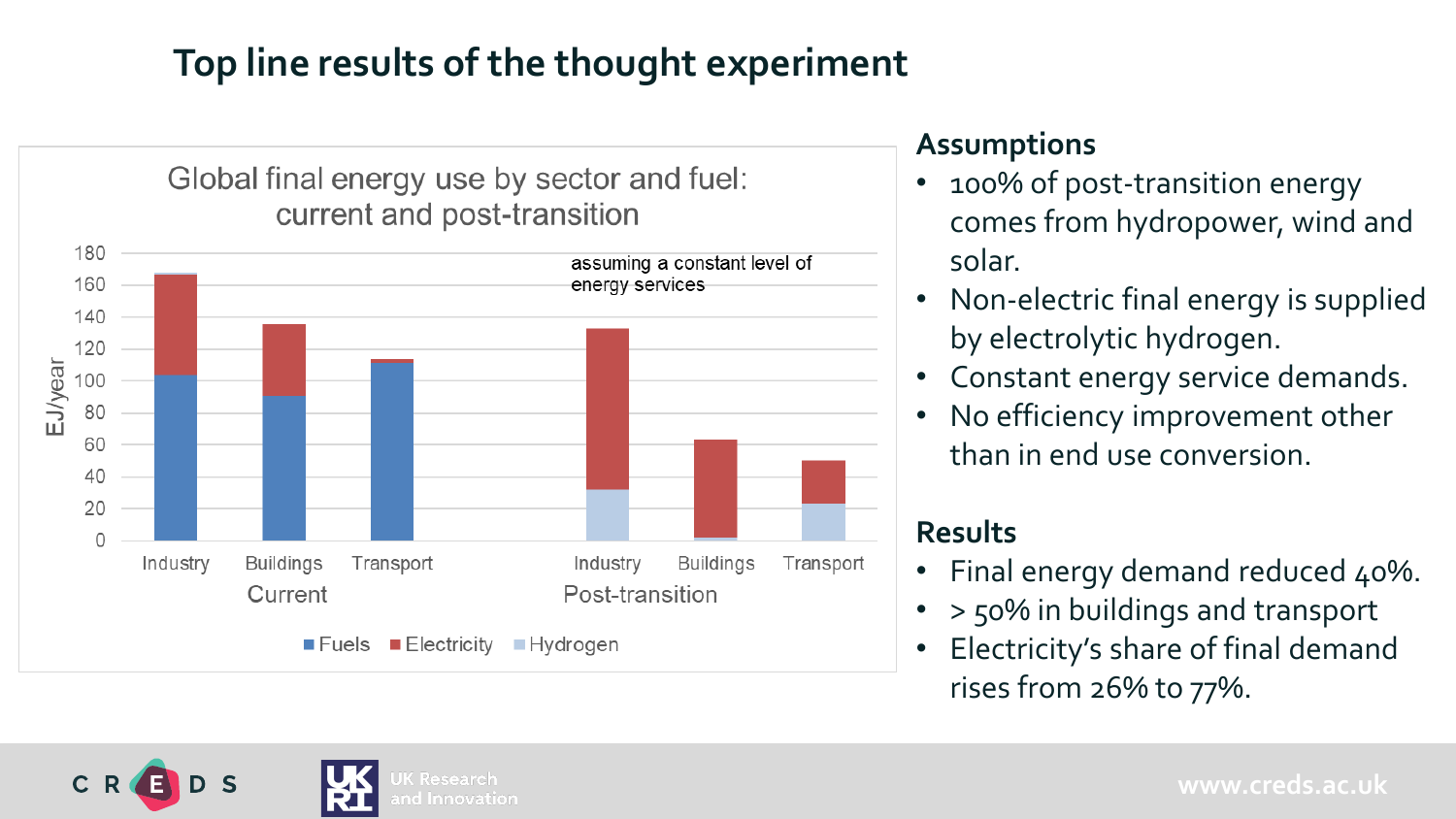#### **More detailed results by end use category**



Innovation

#### **Key insights**

- Energy demand falls in all categories except those that are already 100% electrified.
- Demand falls most for road vehicles, cooking, and heating in buildings.
- Much of the change is driven by widespread use of electric vehicles and heat pumps.
- Use of hydrogen is concentrated in 'hard to electrify' sectors – industrial processes, aviation, marine and heavy freight.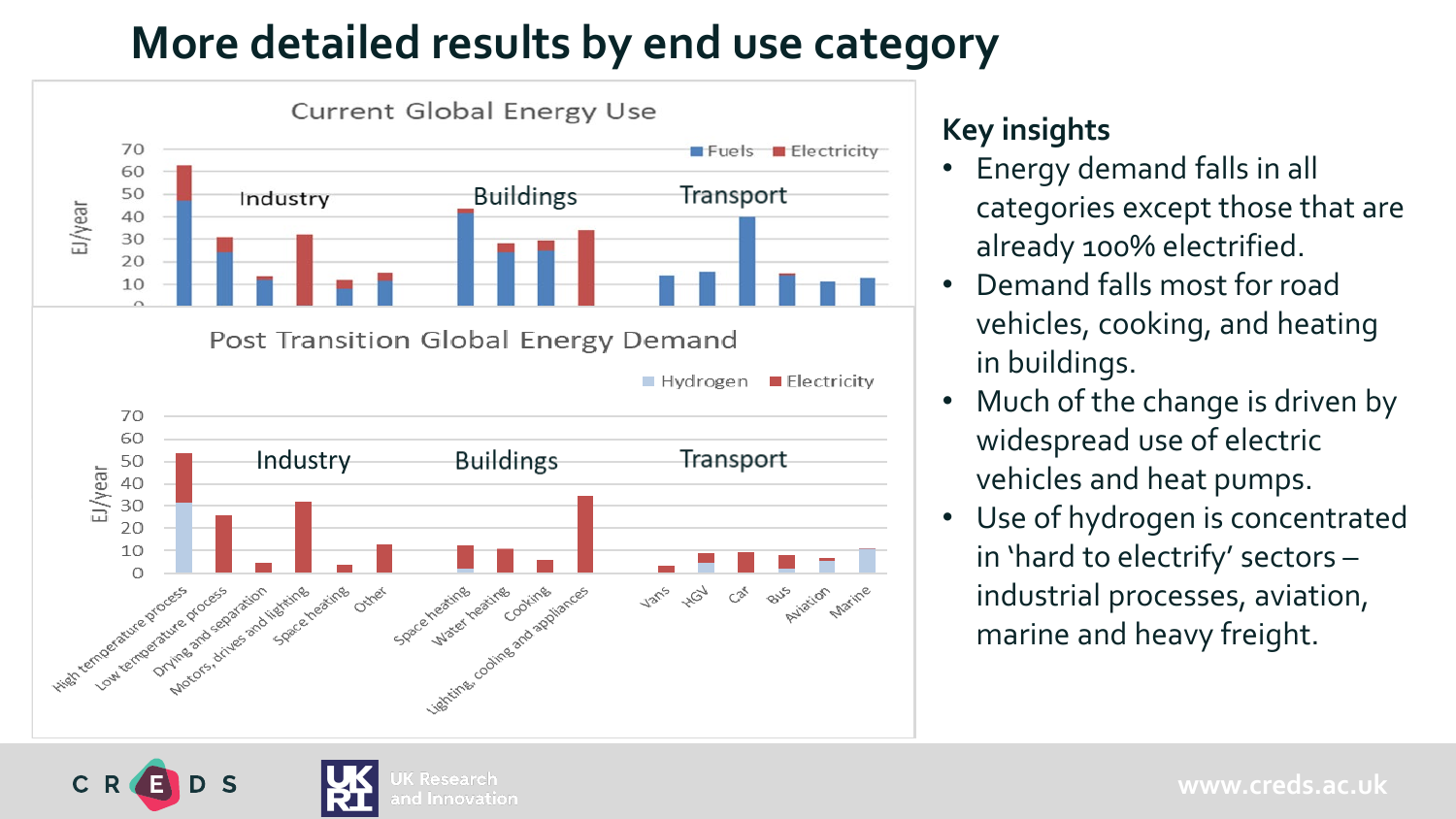# **What might this mean in the real world?**

- Conversion efficiency is not the only variable
- Other efficiency changes can be large, notably
	- Improved building fabric
	- Modal switch to more efficient transport
- Some social changes may reduce demand for some energy services, e.g. through
	- Less use of materials in a 'circular economy'
	- Digitally enabled 'sharing economy'
- Rising incomes will continue to drive demand rising demand for services:
	- for basic services in poorer communities, and also
	- for luxury goods/services, e.g. aviation.



Grubler et al (2018) A low energy demand scenario for meeting the 1.5 C target and sustainable development goals without negative emission technologies. *Nature Energy, 3*(6), 515-527.

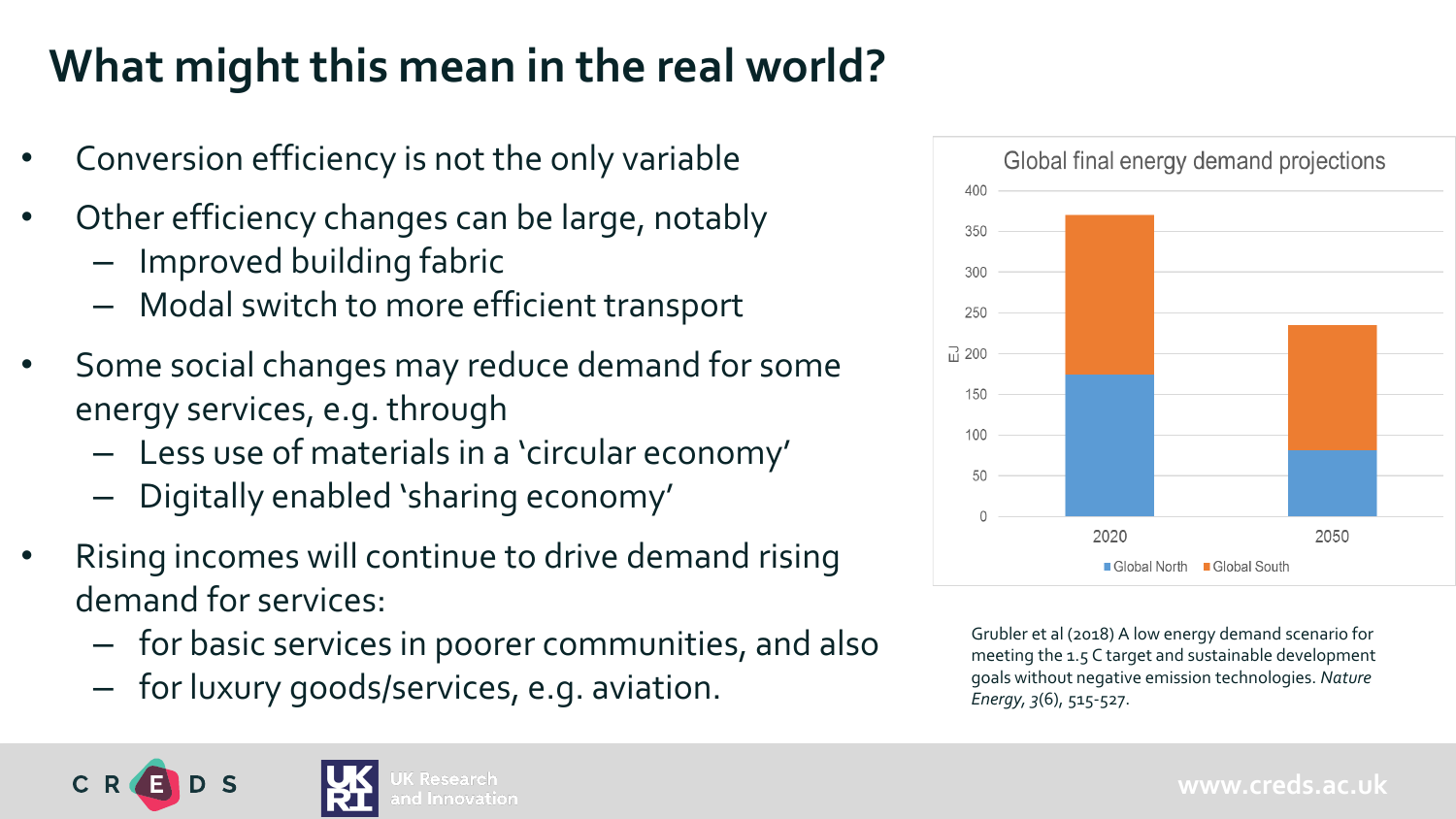# **The UK as a case study**

Energy use falls 30%-50% in delivering net zero by 2050.

Without social and behavioural change, cost effective energy efficiency increases reduce demand by 30%. This is largely due to efficiency improvements of electrification.

Adding in possible social and behavioural changes increases the potential to above 50%.



Barrett et al (2021) The role of energy demand reduction in achieving net-zero in the UK. CREDS

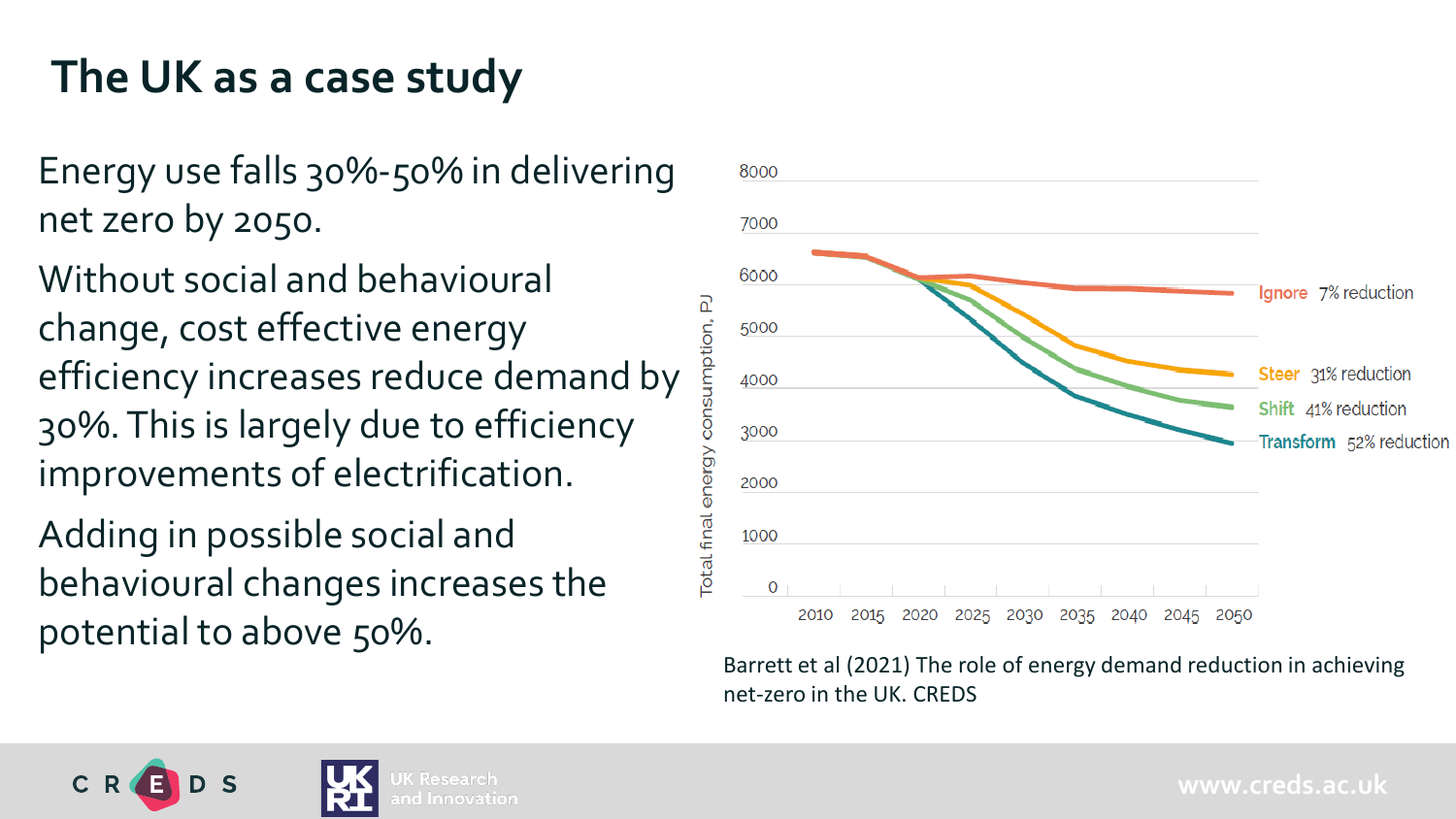#### **Conclusions**

- In "post carbon" energy systems, the main energy sources will produce work not heat.
- Final energy will be dominated by electricity and (to a lesser extent) hydrogen, with major changes in how society uses energy.
- Key technologies (e.g. electric vehicles, heat pumps) will allow much more efficient use of energy  $-$  by about 40%.
- Shifts to renewables and energy efficiency are not independent; there are strong synergies.